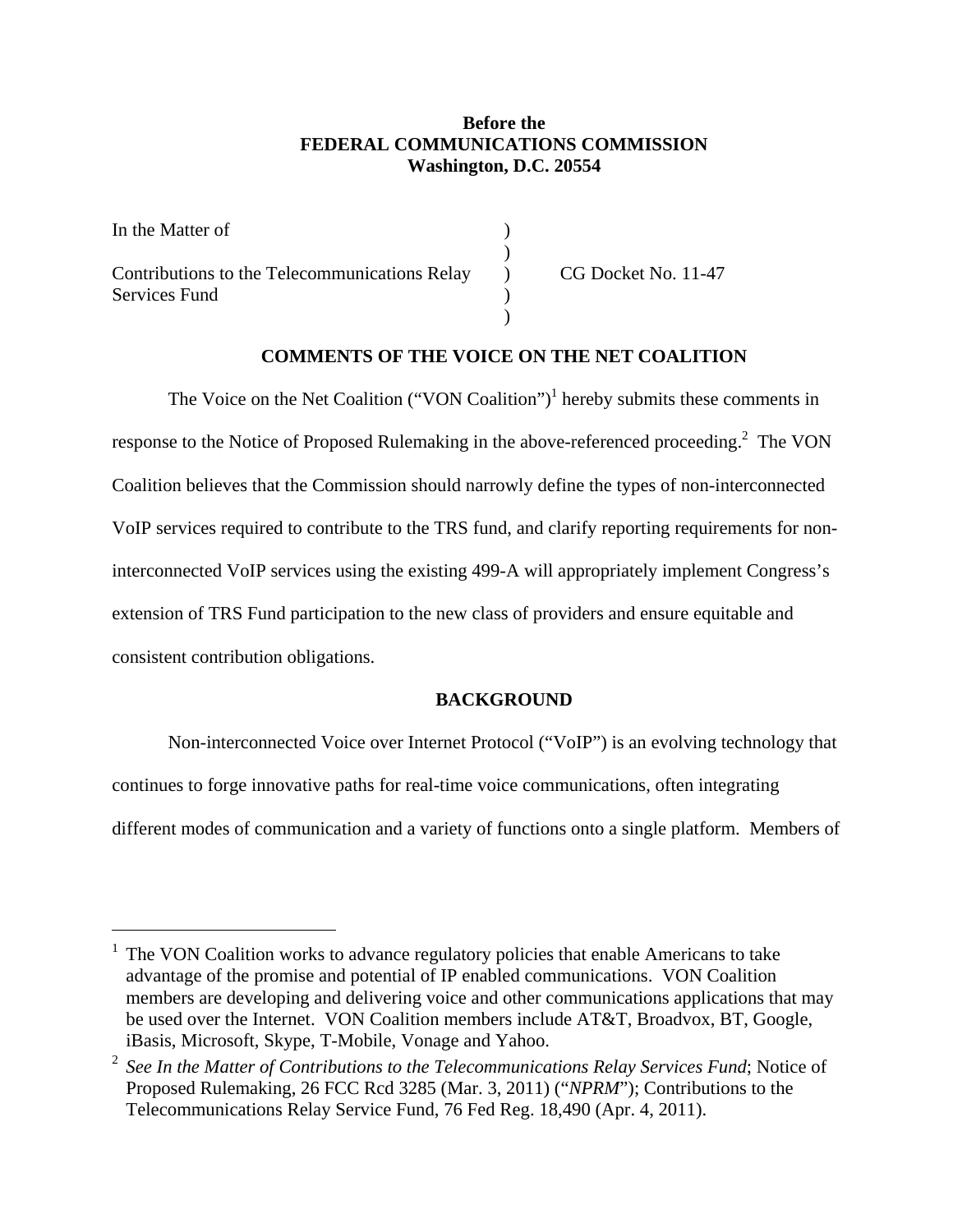the VON Coalition have been at the forefront of these innovations, many making their noninterconnected VoIP services available to the public for free.<sup>3</sup>

Under the Twenty First Century Communications and Video Accessibility Act of 2010 ("CVAA"), non-interconnected VoIP service providers are required to contribute to the Telecommunications Relay Services Fund ("TRS Fund").<sup>4</sup> Congress has directed the Commission to enact rules "ensur[ing] that contributions are made on an equitable basis" and "are consistent with and comparable to" those of other contributors.<sup>5</sup>

With these goals in mind, in the *NPRM* the Commission seeks comment on whether TRS Fund contributions should be based on end-user revenues, whether there should be any contribution obligation when services are offered for free, whether non-interconnected VoIP services offered in conjunction with other paid-for services should be the basis of TRS Fund contributions, and how revenues for non-interconnected VoIP should be reported.<sup>6</sup>

#### **DISCUSSION**

To ensure that non-interconnected VoIP service providers' contributions to the TRS Fund are made on a consistent and equitable basis, and to clarify that contribution obligations, though applicable to non-interconnected VoIP services, do not envelope non-interconnected VoIP into other telecommunications services, the Commission should (1) narrowly define non-

 $3\,$  For example, Yahoo, Google, and Skype all have voice features that they offer to the public at no cost. *See* http://messenger.yahoo.com/features/voice; http://www.google.com/support/voice/bin/answer.py?hl=en&answer=115063; http://www.skype.com/intl/en-us/features/allfeatures/skype-to-skype-calls/.

<sup>&</sup>lt;sup>4</sup> Twenty-First Century Communications and Video Accessibility Act of 2010, Pub. L. No. 111-260, 124 Stat. 2751; 47 U.S.C. § 715. Non-interconnected VoIP is defined in the statute as a service that "enables real-time voice communications that originate from or terminate to the user's location using Internet protocol or any successor protocol; and requires Internet protocol compatible customer premises equipment; and does not include any service that is an interconnected VoIP service." Id.

<sup>&</sup>lt;sup>5</sup> S. Rep. No. 111-386, at 6-7 (2010).

<sup>6</sup> *NPRM*, at ¶¶ 19, 21-23.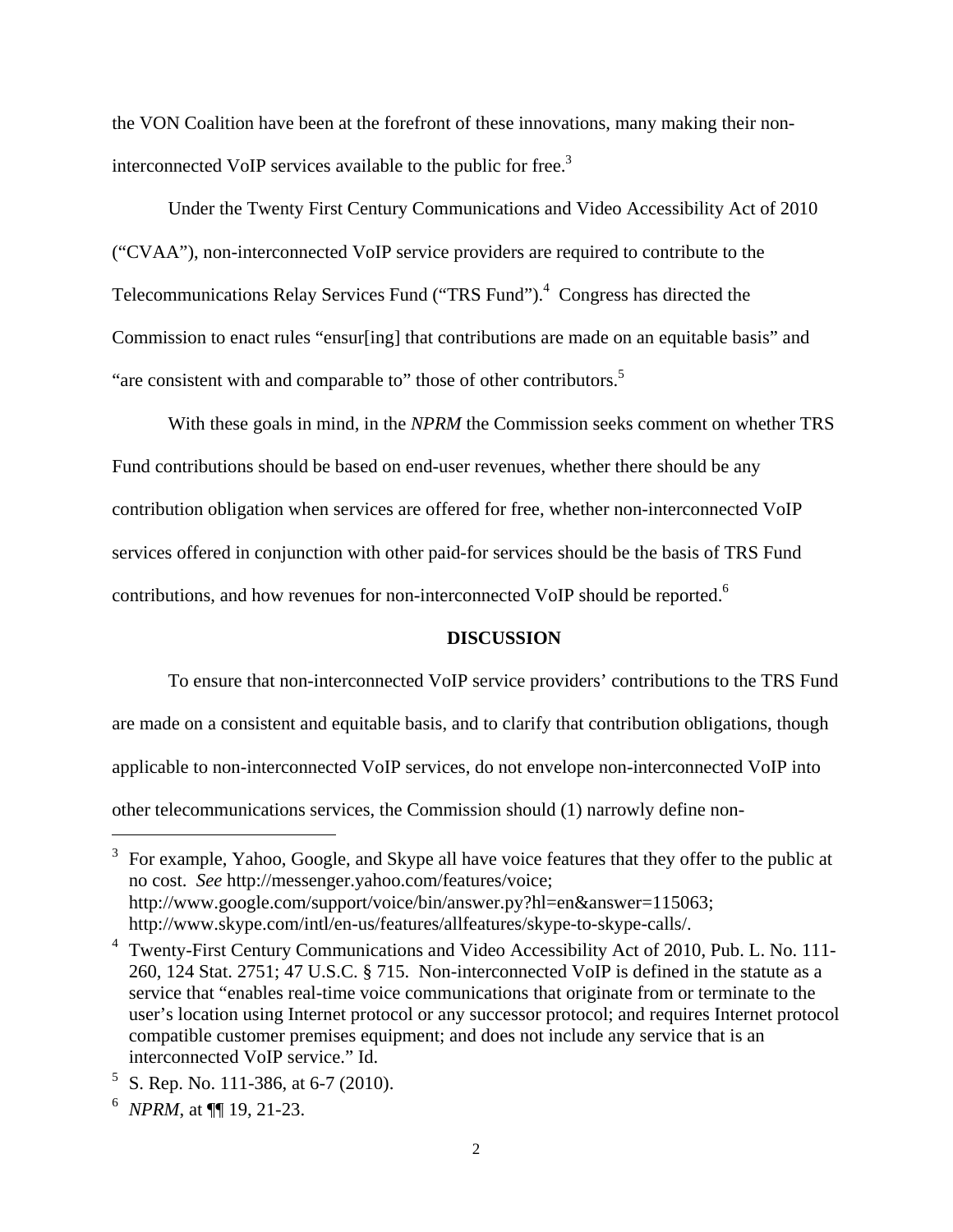interconnected VoIP services, (2) create a new class of providers that report their revenues on Block 5 of FCC Form 499-A, and (3) conclude work on reforming the program prior to assess a fee on new contributors.

### **I. The Commission Should Narrowly Define the Category of Non-Interconnected VoIP Providers Which are Subject to the TRS Contribution Obligation**

Many services, products and applications today include an incidental voice communications feature that may be categorized as non-interconnected VoIP, but that alone does not mean all such services, products and applications share the same market segment referred to in the statutory definition. The FCC must narrowly tailor its requirement to ensure that it does not undermine the availability of non-interconnected VoIP services and the evolution of other services that may seek to include a non-interconnected VoIP feature. Importantly, although these services may be required to pay a TRS fee, they receive no benefit from paying such fee.

In deciding which non-interconnected VoIP providers must be subject to the TRS contribution obligation to ensure contributions on a consistent and equitable basis, the Commission should consider a number of factors, including the primary purpose for which the service, product or application is designed and marketed, and whether the non-interconnected VoIP product is intended to be used as a VoIP communication service. If not, it should not be subject to the new assessment. For example, end-user revenue should not include revenue from Internet-based services, video games, or other non-VoIP services to which VoIP is an "add-on." The administrative costs of disaggregating the VoIP service from these non-VoIP services is disproportionately high, and assessing contributions based on aggregated services would likely undermine their evolution and availability and would be inconsistent with the requirement that contributions be made on a consistent and equitable basis.

3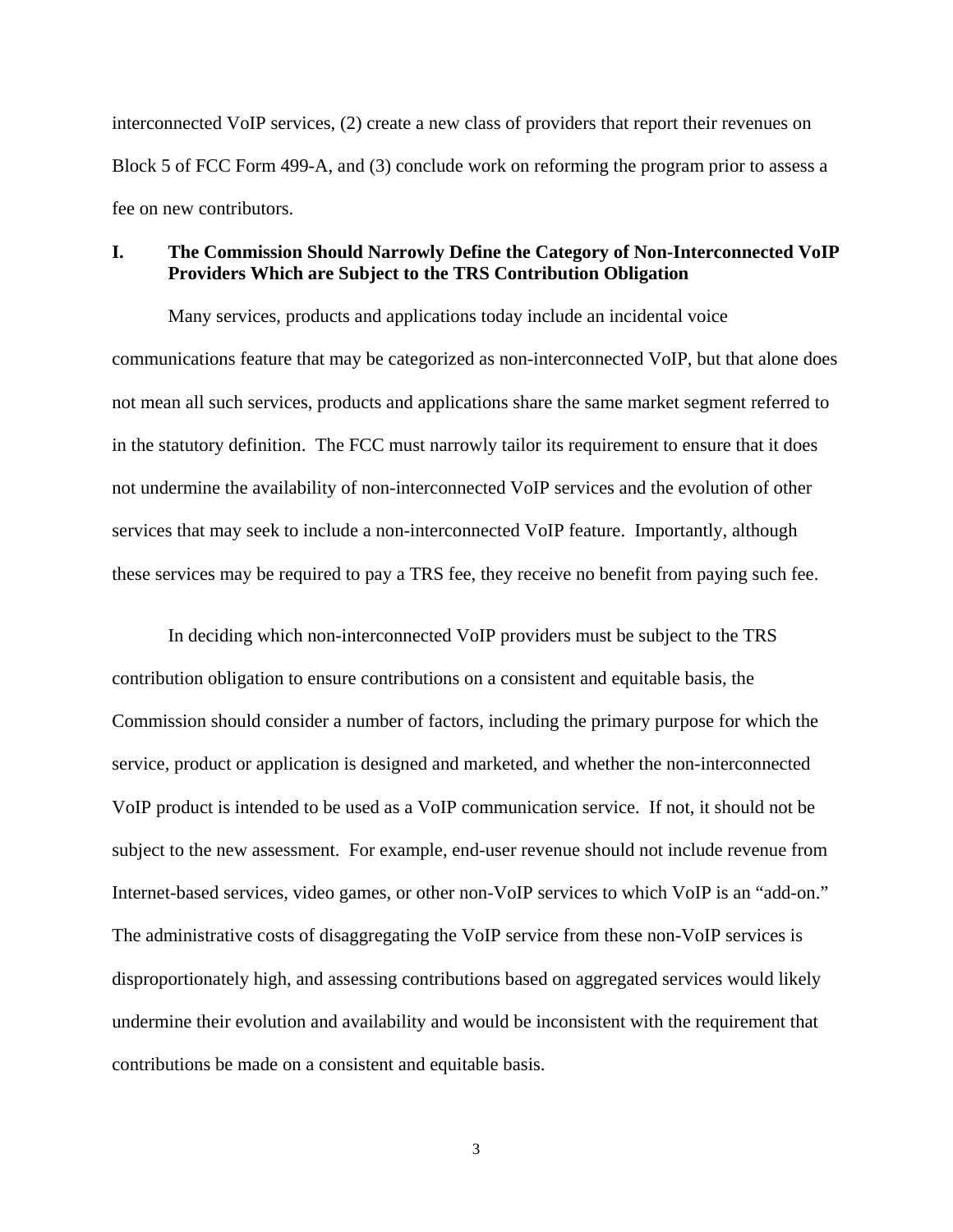Furthermore, a complication of focusing on the interstate end-user revenue of a noninterconnected VoIP service provider<sup>7</sup> is that it is difficult to define "interstate" VoIP revenue because VoIP calls cannot be jurisdictionally separated. This could be even more difficult for non-interconnected VoIP providers who may not even have registered addresses for their customers, may not bill for those services, and when they do, may not know the geographic locations of the calling or called parties. If the FCC focuses on these revenues, presumably, in these circumstances, the Commission should permit non-interconnected VoIP providers to make good faith estimates of interstate and international revenue.<sup>8</sup>

Non-interconnected VoIP services that do not collect any interstate end-user revenues should not owe a contribution to the TRS Fund. $\degree$  This result is consistent with Congress's direction that contributions should be made on an equitable basis, taking into account whether the services are offered to the public for free and the administrative costs to the service provider. A zero contribution in this scenario is also consistent with and comparable to the contributions of other similarly situated service providers.

<sup>&</sup>lt;sup>7</sup> *See* 47 C.F.R. §§ 64.604(c)(5)(iii)(A) and (B). Assessing contributions based on other revenues is inconsistent with the administration of TRS Fund contribution rules and inappropriate here.

<sup>8</sup> *See Instructions to the Telecommunications Reporting Worksheet, Form 499-A,* at page 14, found at http://www.fcc.gov/Forms/Form499-A/499a-2010.pdf. (stating that if interstate and international revenues cannot be determined directly from corporate books of account or subsidiary records, filers may provide on the Worksheet good-faith estimates of these figures).

<sup>9</sup> This includes freedom from a \$25 minimum contribution which, as the Commission notes, has only been applied to "telecommunications carriers that have end-user revenues…". *See NPRM*, at ¶ 23 (quoting *In the Matter of Telecommunications Services for Individuals with Hearing and Speech Disabilities, and the Americans with Disabilities Act of 1990 (Fund Administration, Fund Size Estimate, and payment Formula, July 2001 Through June 2002)*, Order, 16 FCC Rcd 12895, ¶ 7 (2001)).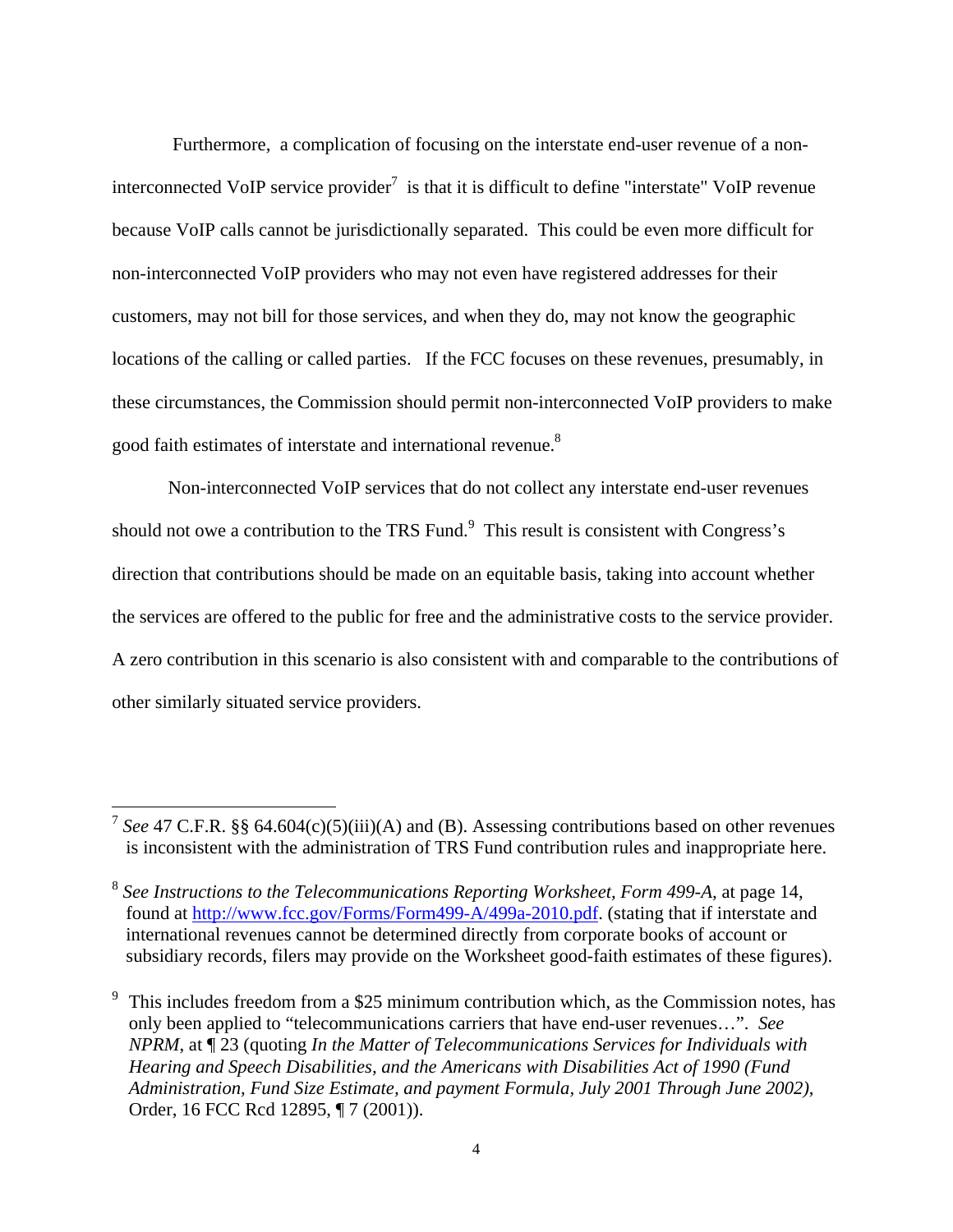**II. Non-Interconnected VoIP Service Providers Should Be A New Category of Provider That Reports Revenues on Block 5 of FCC Form 499-A** 

To the extent that non-interconnected VoIP service providers have interstate end-user revenues to report, the Commission should create a new category of provider called "noninterconnected VoIP TRS" on Block 1, Line 105 of FCC Form 499-A and should require these providers to report their revenues in Block 5 (rather than Block 4). These changes would not substantially alter FCC Form 499-A, and thus would not interfere with the timely implementation of the TRS provisions of the CVAA.

Adding a new category and reporting revenues as "other revenues" in Block 5 instead of as "telecommunications revenues" in Block 4, however, prevents confusion as to whether VoIP has been classified as a telecommunications service in other contexts such as state Universal Service Fund requirements and telecommunications taxes. Congress did not designate noninterconnected VoIP services as telecommunications services in the CVAA; it extended TRS Fund contribution requirements to a new class of services. The Commission should be careful to preserve that distinction in this proceeding, and to ensure that contribution requirements are equitable and consistent, as envisioned by Congress.

## **III. The FCC Should Not Implement New Rules to Expand the Contribution Base Until the TRS Program Has Been Reformed**

The FCC is in the process of making changes to the TRS program that would eliminate waste and fraud following revelations of significant abuse.<sup>10</sup> For example, in November 2010, the Department of Justice indicted 26 people for allegedly stealing tens of millions of dollars from the TRS fund. To date, eleven of these individuals have pled guilty to their roles in defrauding

<sup>&</sup>lt;sup>10</sup> In the Matter of Structure and Practices of the Video Relay Service Program, Report and Order and Further Notice of Proposed Rulemaking, CG Docket No. 10-51, FCC 11-54, rel. April 6, 2011.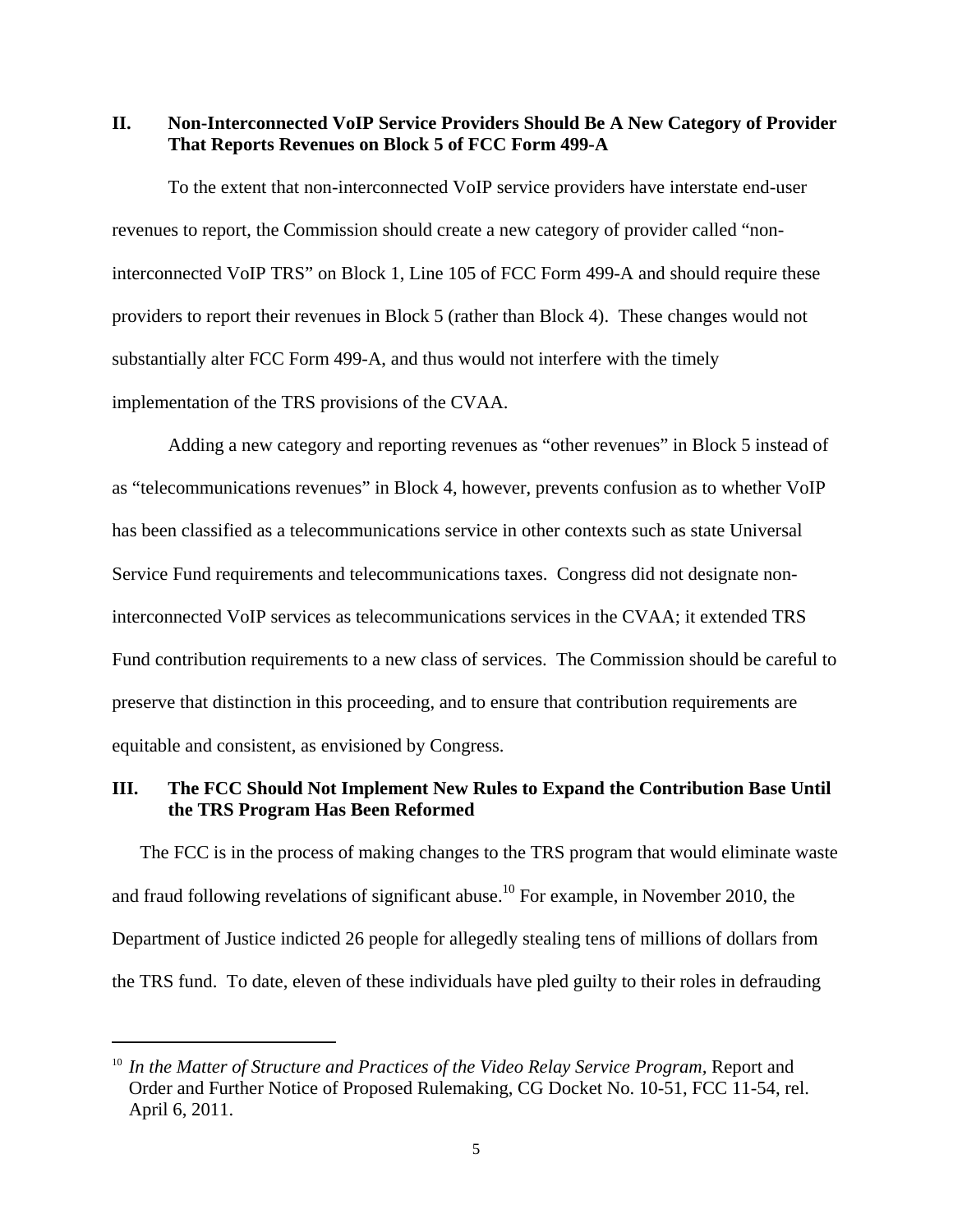the FCC and the American public, and have been imprisoned. Indeed, Joseph Persichini, Jr., Assistant Director of the FBI's Washington Field Office described the TRS fund as a "growth opportunity for criminal activity."<sup>11</sup>

The TRS program also has been marked by waste and abuse. The fund is bloated and has a history of overcompensating providers. In recent years, the fund has realized "explosive growth." The TRS Fund administrator reported that minutes of use increased more than 350 percent in the past 5 years. Further, providers have been over-compensated out of this fund, which is a problem that the FCC is now trying to address. In 2008, Congressional staff issued a report on the program, suggesting it was at best a source of terrible waste, and at worst the biggest example of fraud in the history of the FCC.<sup>12</sup>

 Accordingly, before the Commission requires more companies to contribute to this program, it should complete its efforts at reform to eliminate fraud, waste and abuse. Until then, the Commission should not require more contributors to add even more money into the program.

1

<sup>11</sup> United States Department of Justice (DOJ), *Twenty-six Charged in Nationwide Scheme to Defraud the FCC's Video Relay Service Program* (Nov. 19, 2009), *available at* http://www.justice.gov/opa/pr/2009/November/09-crm-1258.html.

 $12$  Majority Staff Report Prepared for the use of the Committee on Energy and Commerce, U.S. House of Representatives, 111th Cong. *Deception and Distrust: The Federal Communications Commission Under Chairman Kevin J. Martin* (Dec. 2008), *available at*  http://energycommerce.house.gov/images/stories/Documents/PDF/Newsroom/fcc%20majority %20staff%20report%20081209.pdf (quoting Thomas Chandler, the Chief of the Disability Rights Office).